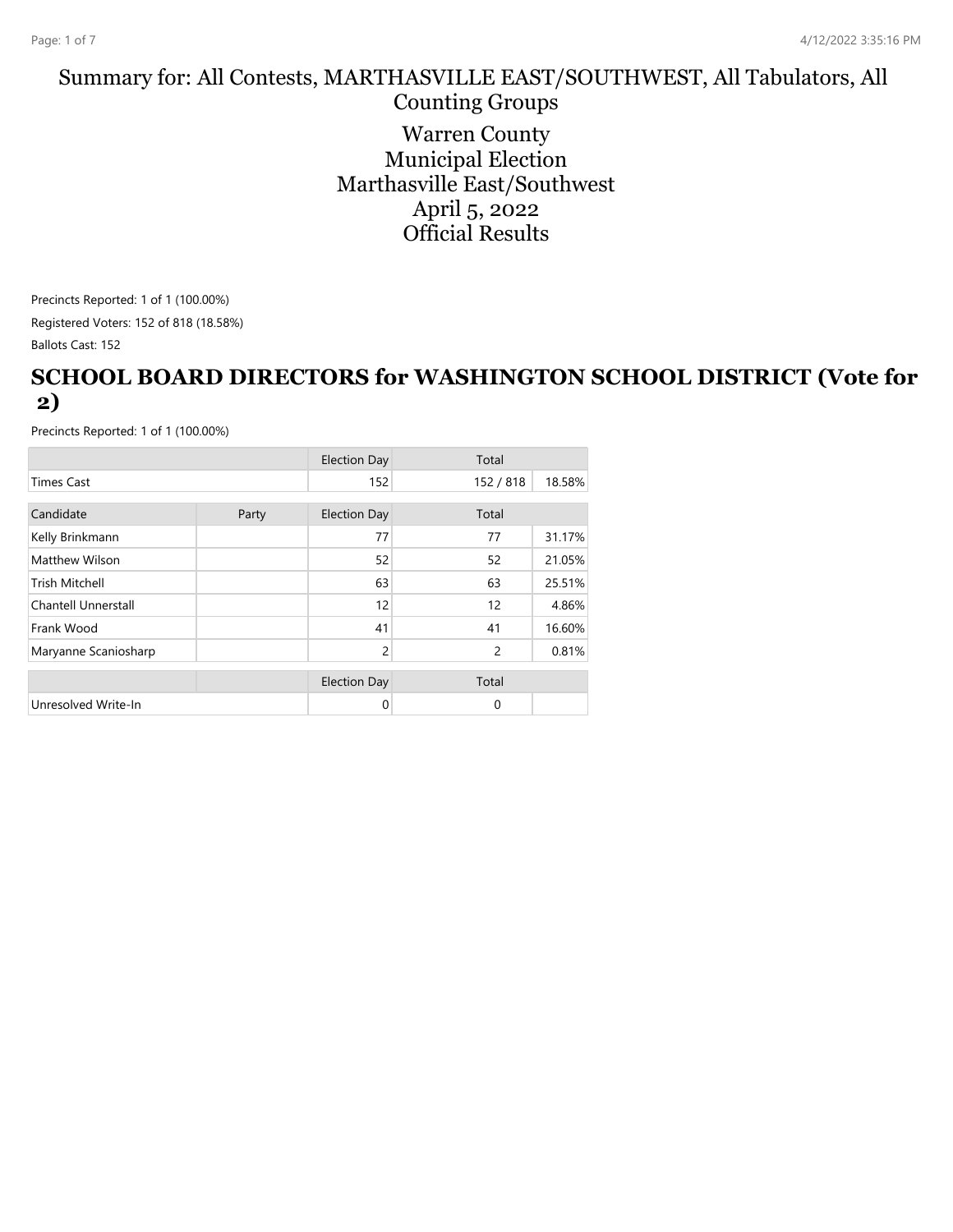## **ALDERMAN for CITY OF MARTHASVILLE EAST WARD 2 YEAR TERM (Vote for 1)**

|                     |       | <b>Election Day</b> | Total    |         |
|---------------------|-------|---------------------|----------|---------|
| Times Cast          |       | 43                  | 43 / 363 | 11.85%  |
| Candidate           | Party | <b>Election Day</b> | Total    |         |
| Nicholas Lange      |       | 27                  | 27       | 100.00% |
|                     |       | <b>Election Day</b> | Total    |         |
| Unresolved Write-In |       |                     |          |         |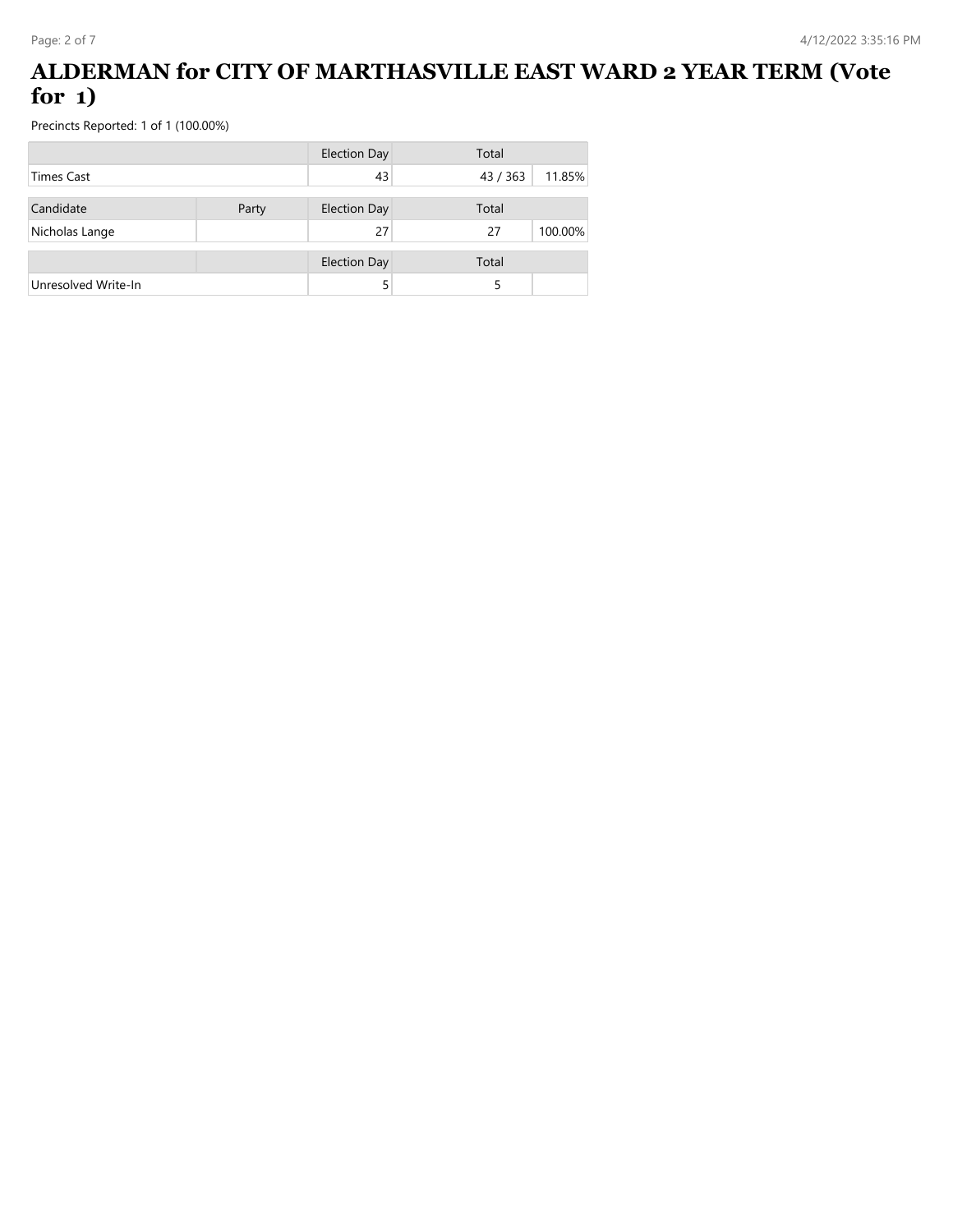## **ALDERMAN for CITY OF MARTHASVILLE EAST WARD 1 YEAR TERM (Vote for 1)**

|                     |       | <b>Election Day</b> | Total  |         |  |
|---------------------|-------|---------------------|--------|---------|--|
| <b>Times Cast</b>   |       | 43                  | 43/363 | 11.85%  |  |
| Candidate           | Party | <b>Election Day</b> | Total  |         |  |
|                     |       |                     |        |         |  |
| Gary Dixon          |       | 30                  | 30     | 100.00% |  |
|                     |       | <b>Election Day</b> | Total  |         |  |
| Unresolved Write-In |       |                     |        |         |  |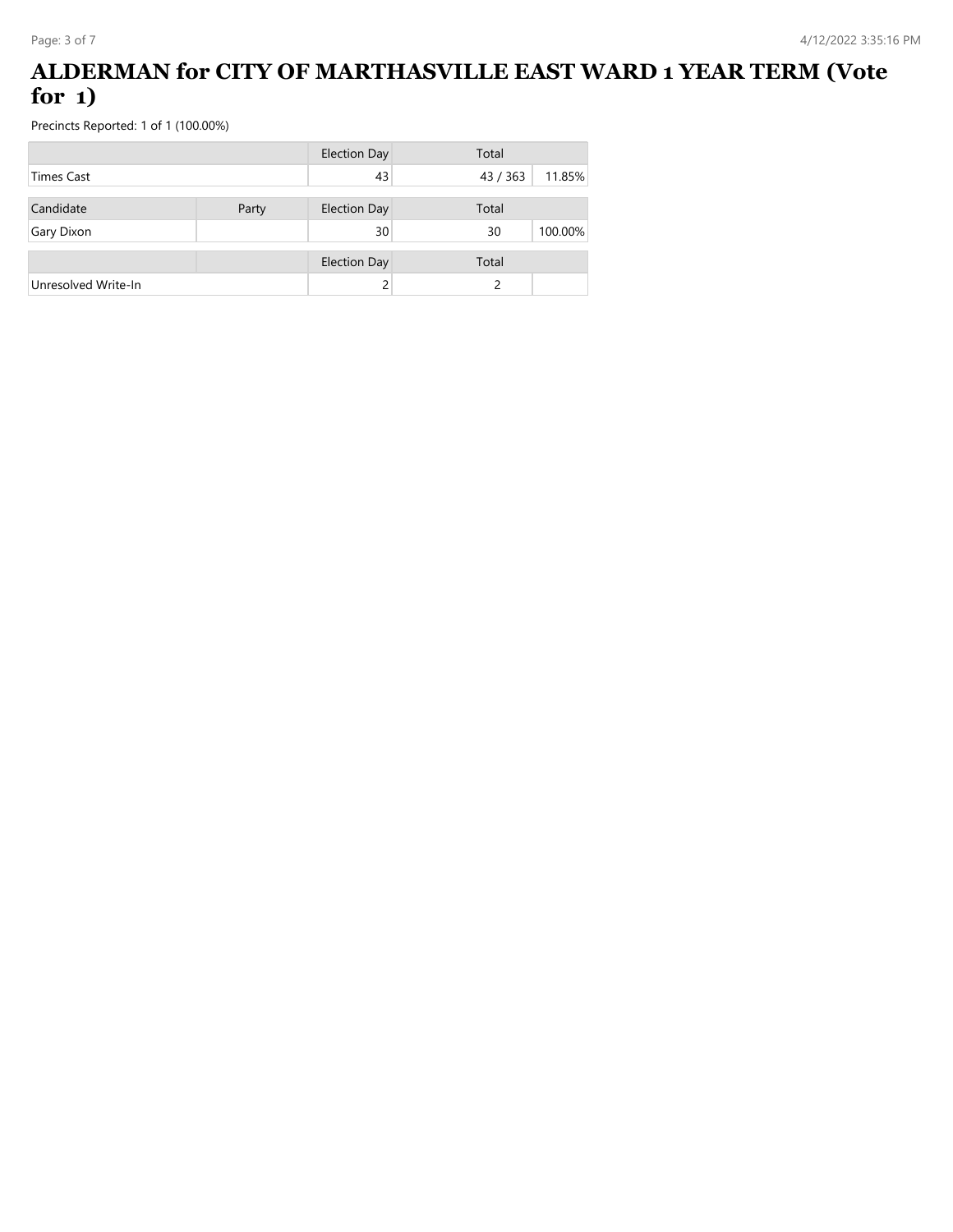# **ALDERMAN for CITY OF MARTHASVILLE SOUTHWEST WARD (Vote for 1)**

|                     |       | <b>Election Day</b> | Total     |        |
|---------------------|-------|---------------------|-----------|--------|
| Times Cast          |       | 109                 | 109 / 455 | 23.96% |
| Candidate           | Party | <b>Election Day</b> | Total     |        |
| Christopher DeVore  |       | 39                  | 39        | 37.50% |
| Christopher Pitucha |       | 37                  | 37        | 35.58% |
| Lauren Williams     |       | 28                  | 28        | 26.92% |
|                     |       | <b>Election Day</b> | Total     |        |
| Unresolved Write-In |       | 0                   | $\Omega$  |        |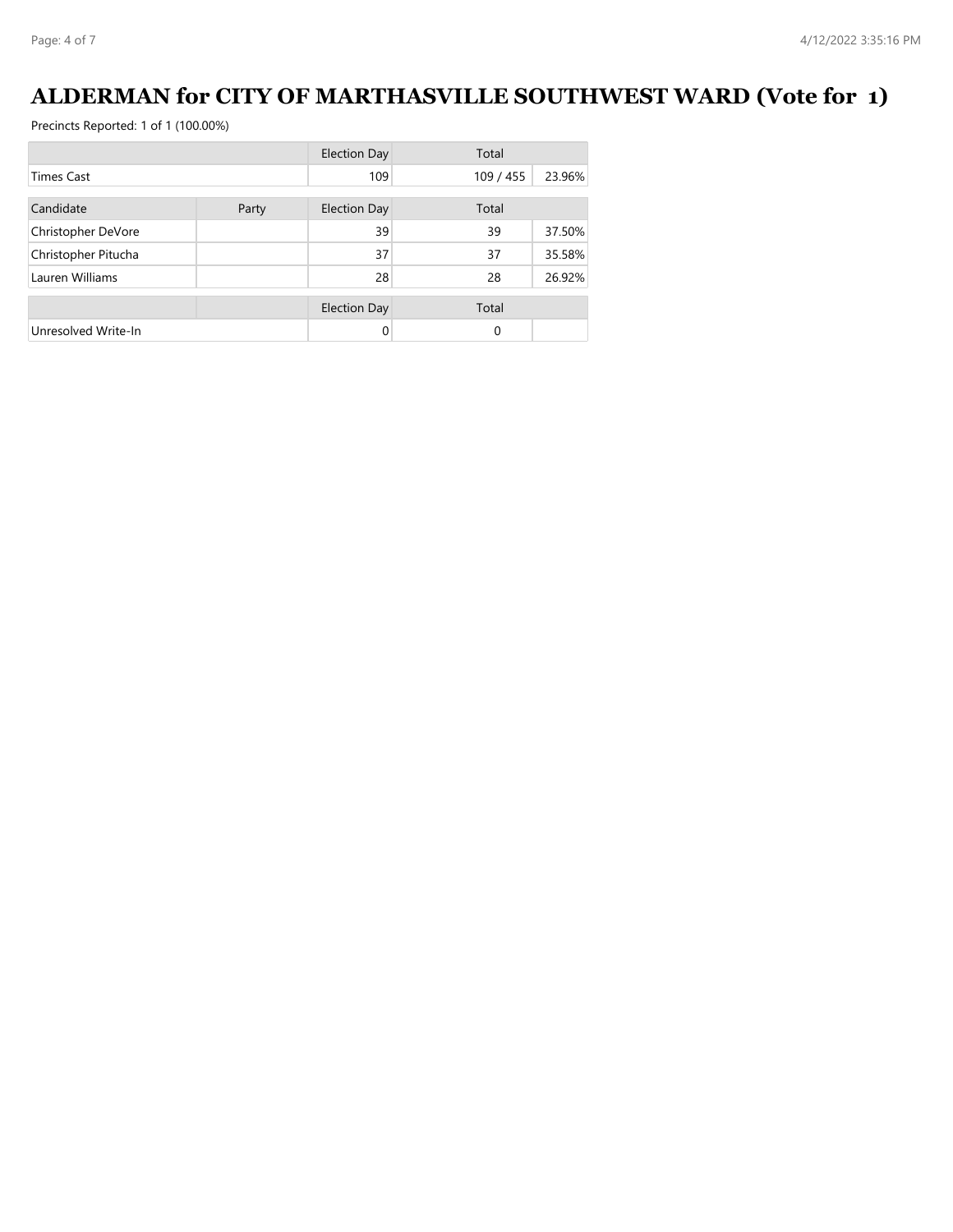### **BOARD OF TRUSTEES for EAST CENTRAL MISSOURI JR COLLEGE SUB-DISTRICT #3 (Vote for 2)**

|                       |       | <b>Election Day</b> | Total     |        |
|-----------------------|-------|---------------------|-----------|--------|
| Times Cast            |       | 152                 | 152 / 818 | 18.58% |
| Candidate             |       | <b>Election Day</b> | Total     |        |
|                       | Party |                     |           |        |
| Eric Park             |       | 76                  | 76        | 45.24% |
| Cookie Hartbauer Hays |       | 58                  | 58        | 34.52% |
| Jon D. Ceretto        |       | 34                  | 34        | 20.24% |
|                       |       | <b>Election Day</b> | Total     |        |
| Unresolved Write-In   |       |                     |           |        |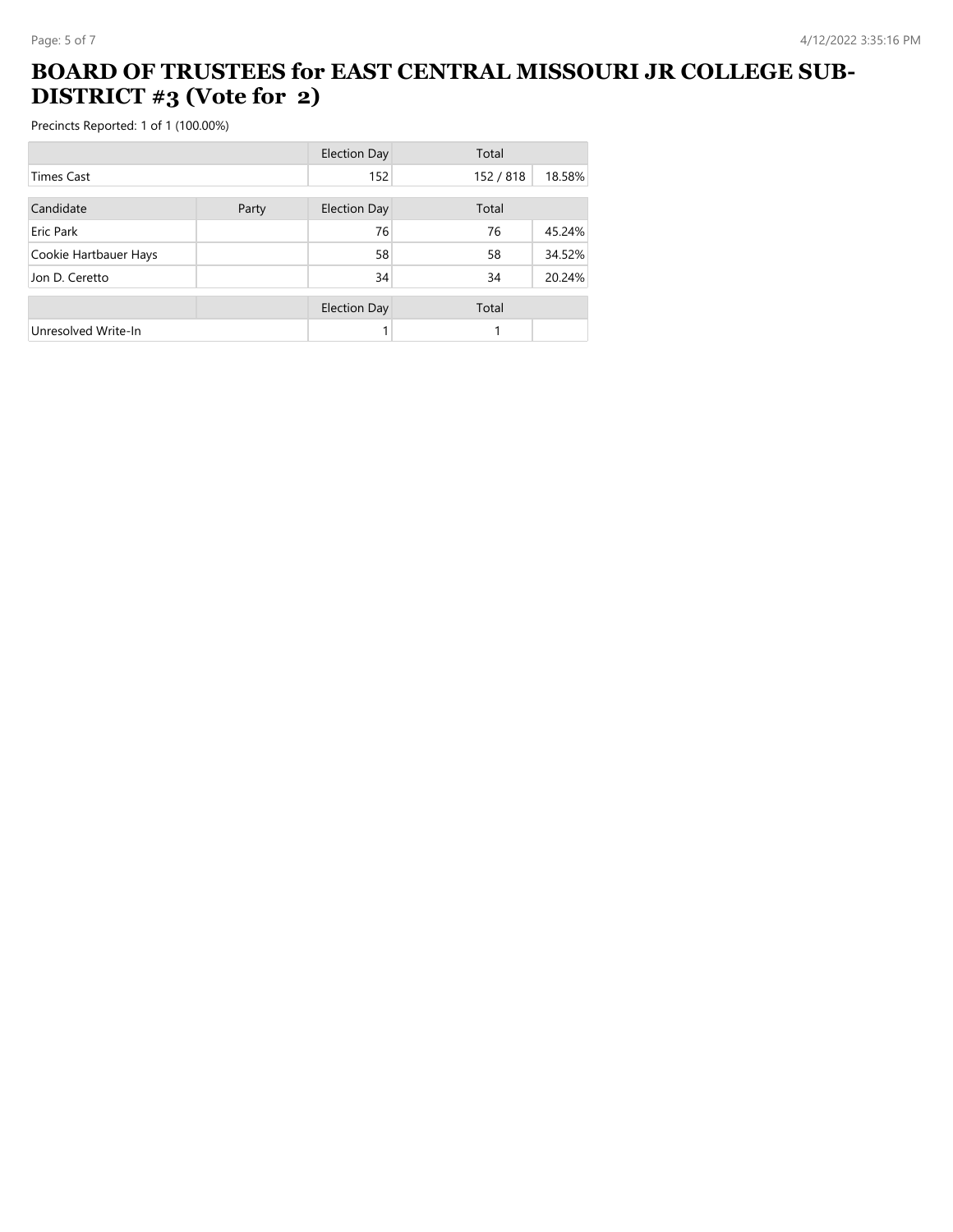## **911 BOARD MEMBER AT LARGE for WARREN COUNTY (Vote for 1)**

|                     |       | <b>Election Day</b> | Total     |         |  |
|---------------------|-------|---------------------|-----------|---------|--|
| <b>Times Cast</b>   |       | 152                 | 152 / 818 | 18.58%  |  |
|                     |       |                     |           |         |  |
| Candidate           | Party | <b>Election Day</b> | Total     |         |  |
| Matt Eskew          |       |                     | 122       | 100.00% |  |
|                     |       | <b>Election Day</b> | Total     |         |  |
| Unresolved Write-In |       |                     |           |         |  |